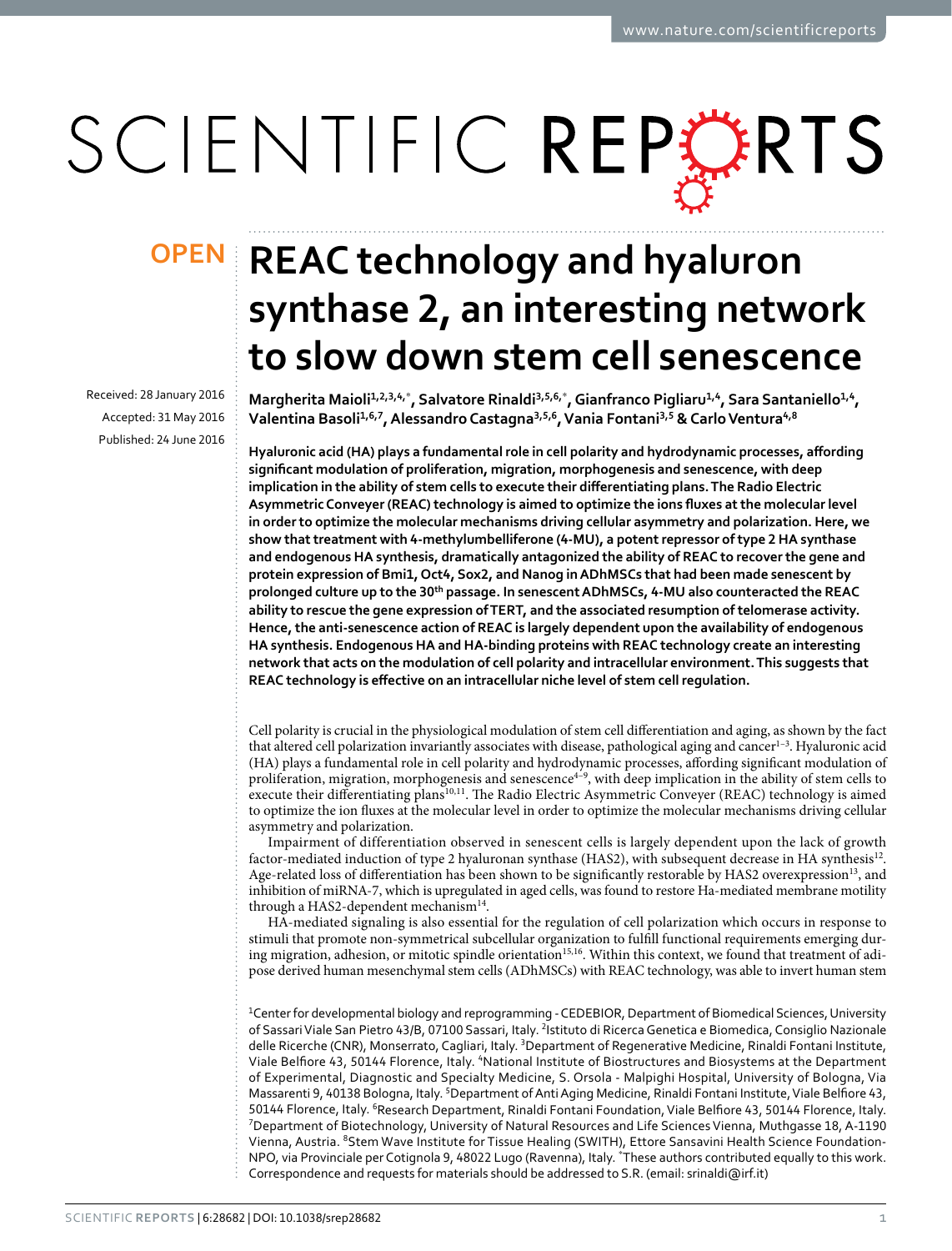

Percentage of senescence associated ß-galactosidase positive cells

<span id="page-1-0"></span>**Figure 1. HAS2 inhibition counteracts REAC-mediated decrease in-SA-Gal staining.** At the indicated passages, confluent (80%) ADhMSCs were exposed for 12hours in the absence (Control) or presence of REAC (REAC treated), or they were subjected to a 12-hour REAC treatment in the presence of 1mM 4-MU (HAS2 inhibitor) (REAC treated + 4-MU). Panel A, shows representative (six separate experiments) SA-β-Gal staining (blue color). Panel B, reports the percentage analysis of positively stained cells under each experimental condition (mean  $\pm$  S.E.; n = 6; P < 0.05).

cell senescence through the activation of both a telomerase-dependent pathway and a telomerase-independent signaling<sup>[17](#page-6-9)</sup>, rescuing a multilineage differentiating potential<sup>18</sup>. Gaining further insights into the antisenescence effect of REAC may pave the way for future anti-aging approaches in degenerative diseases.

Here, we investigated whether senescence reversal operated by REAC may occur through the activation of HAS2. For this purpose, the effect of REAC technology was assessed in ADhMSCs expanded *in vitro* up to the 30th passage in the absence or presence of 4-methylumbelliferone (4-MU), a powerful inhibitor of HA synthesis acting through HAS2 repression<sup>[19](#page-6-11),[20](#page-6-12)</sup>.

#### **Results**

Upon prolonged expansion for multiple passages, ADhMSCs underwent replicative senescence, as it was confirmed by the expression of senescence associated β-galactosidase (SA-β-Gal) [\(Fig. 1\)](#page-1-0). We have previously shown that in ADhMSCs the expression of this marker of senescence is accompanied by a decrease in adipogenic, osteogenic and vascular differentiation<sup>18</sup>. Interestingly, REAC treatment induced a significant decrease in the number of blue-stained senescent cells, as compared to control untreated cells, particularly evident after passage 15<sup>th</sup> ([Fig. 1](#page-1-0)). When cells were treated with REAC in the presence of 4-MU the number of blue stained ADhMSCs was substantially superimposable to the number of SA-β-Gal-positive cells observed in REAC-untreated cells [\(Fig. 1](#page-1-0)).

[Figure 2](#page-2-0) shows that increasing ADhMSCs permanence in culture up to the 30<sup>th</sup> passage was associated with a progressive decline in the transcription of Bmi1, which affords chromatin remodeling to prevent cell senescence in a telomerase-independent fashion<sup>21-24</sup>. Prolonged stem cell expansion also led to a consistent decrease in the gene expression of other telomerase-independent repressors of senescence, including the stemness related genes Oct4, Sox2, and Nanog [\(Fig. 3](#page-3-0)). These transcriptional profiles were mirrored at the protein expression level, as it was revealed by Western blot analysis ([Fig. 4](#page-4-0)).

Prolonged persistence in culture also ensued into a decreased gene expression of Telomerase Reverse Transcriptase (TERT), coding for the catalytic subunit of telomerase [\(Fig. 5\)](#page-4-1). Accordingly, telomerase activity was also inhibited [\(Fig. 6](#page-4-2)). Consistent with our previous findings, ADhMSC REAC treatment for 12 h counteracted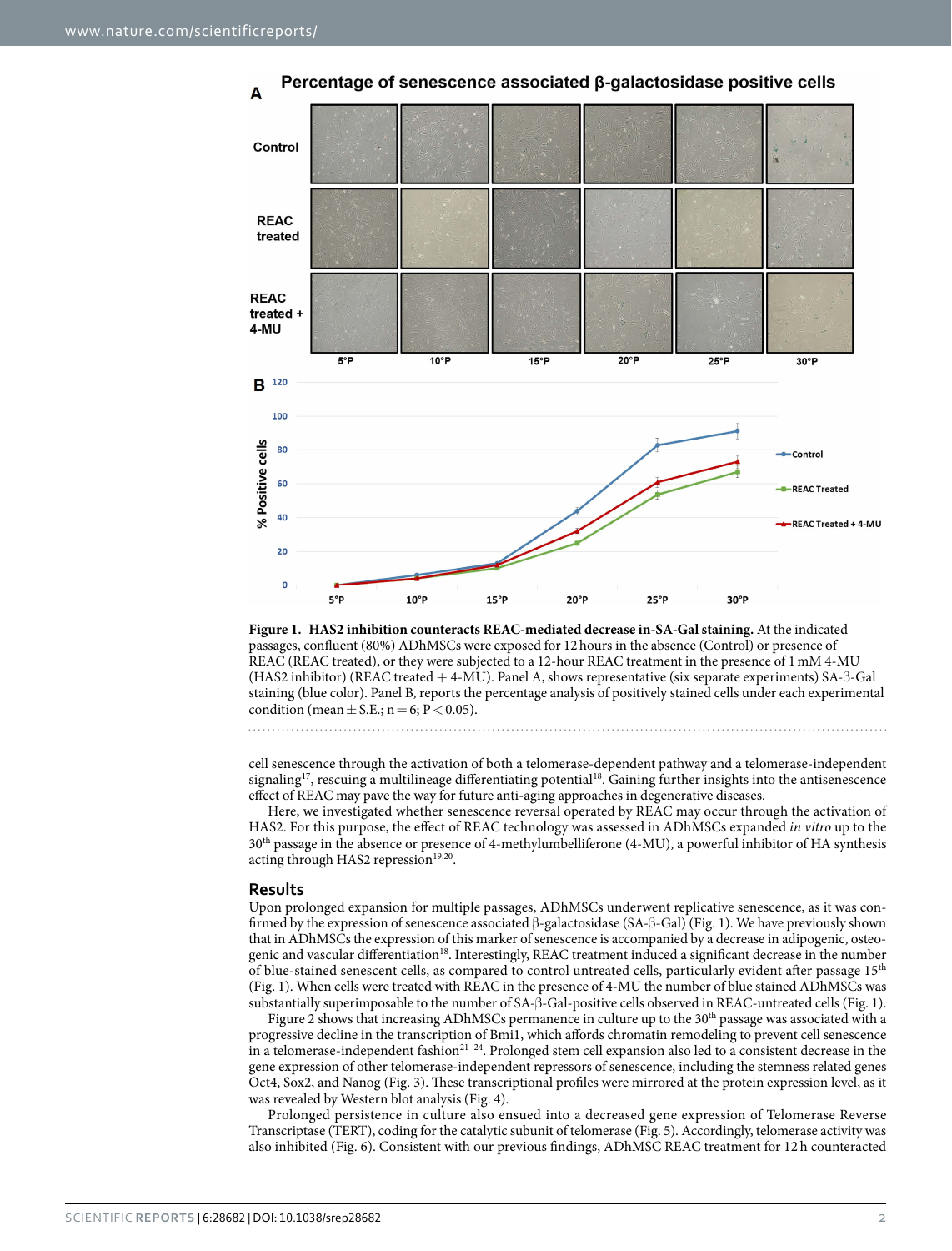

<span id="page-2-0"></span>**Figure 2. HAS2 inhibition antagonizes REAC-mediated action on Bmi1 gene expression.** At each indicated passage, ADhMSCs were left untreated (control) or treated for 12hours with REAC, with or without 1mM 4-MU. The mRNA level of Bmi1 was normalized to HPRT1 and was expressed as fold change relative to mRNA level at time 0 (untreated cells at passage 5), defined as 1. At each time point, mRNA levels from REAC-treated ADhMSCs were significantly different from those detected in control untreated cells. mRNA levels from cells that had been treated with REAC in the presence of 4-MU were significantly different from the expression levels detected in REAC-treated cells in the absence of the HAS2 inhibitor. (mean  $\pm$  S.E.; n = 6; P < 0.05).

the observed decline in the expression of all the investigated genes and proteins, and rescued telomerase activity, particularly at late passages  $(20<sup>th</sup>-30<sup>th</sup>)$  [\(Figs 1–6](#page-1-0)).

All the antisenescence effects elicited by REAC were remarkably inhibited in the presence of the HAS2 inhibitor 4-MU [\(Figs 1–6](#page-1-0)).

#### **Discussion**

The present observations indicate that the anti-senescence action of REAC may be largely attributable to the modulation of intracellular HA homeostasis. HAS2 plays a pivotal role in preventing cell senescence, acting as a downstream target at which multiple signaling pathways converge to afford growth factor-mediated maintenance of cell differentiation[11–14](#page-6-3). Overexpression of HAS2 has also been shown to rescue the differentiating potential in aged fibroblasts, through the increased production of HA<sup>[12,](#page-6-4)14</sup>. The finding that REAC action was mediated by HAS2 can also account for the ability of this technology to promote a number of crucial developmental decisions that are severely hampered in senescent cells, including the commitment to myocardial and endothelial line-ages<sup>[25](#page-6-14),[26](#page-6-15)</sup>. In fact, HA has been used as a component to elicit a high-throughput of cardiac differentiation in mouse embryonic stem (ES) cells<sup>[27,](#page-6-16)28</sup>, to induce cardiogenesis in hMSCs isolated from different sources, including the bone marrow, the dental pulp, term placenta $^{27,29}$  $^{27,29}$  $^{27,29}$  $^{27,29}$  $^{27,29}$ , and amniotic fluid $^{30}$ , or to afford myocardial repair without stem cell transplantation<sup>31</sup>. Akin to these findings, HAS2 suppression abolished the capability of human ES cells to differentiate *in vitro* along the cardiogenic and vasculogenic lineages<sup>10</sup>, two lineages that represent a major developmental outcome of REAC treatment in mouse ES and human adult stem cell[s25,](#page-6-14)[26.](#page-6-15) *In vivo*, HAS2 knockout in mice was detrimental to embryo survival and growth because of lethal cardiovascular anomalies<sup>[6](#page-6-21)</sup>. Intracelluarly, HA exploits its multifaceted roles by acting as a docking place for hyaluronan binding proteins referred to as hyaladherins, which encompass relevant protein kinases and tissue-restricted transcription factor[s6,](#page-6-21)32-37. Most of these interactions involve molecular motors and are deployed at the level of cytoskeletal and musculoskeletal elements which form a major dynamic environment to establish and preserve cell polarity<sup>2</sup>. There is now increasing evi-dence linking altered stem cell polarity and stem cell aging<sup>[2](#page-6-22)</sup>. In Drosophila, aged germ line stem cells showed misoriented centrosomes leading to altered polarity with respect to their stem cell niche, and reduced self-renewal activity[2,](#page-6-22)[38.](#page-7-1) Targeted mutation of the tumor suppressor p53 enhances symmetric division in mammary stem cells raising the chance for breast cancer development, indicating the close association between disruption of stem cell polarity and oncogenic drift<sup>39</sup>.

Overall, the attainment of suitable cell polarity is emerging as a universal attribute for healthy life. As a result, strategies affording a fine modulation of (stem) cell polarity may disclose unprecedented perspectives to preserve a delicate intracellular nanotopography and revert substantial traits of stem cell aging and disease. This study shows that REAC technology and hyaluron synthase 2 form an interesting network to slow down stem cell senescence. We are currently investigating whether the REAC technology may be exploited as a novel tool to act on an intracellular niche level of stem cell regulation.

#### **Methods**

**Ethics statement.** All methods were carried out in "accordance" with the relevant guidelines, including any relevant details, according to the policy approved by the local ethical committee of the University of Bologna (Title of approved project: Assessment of mesenchymal stem cells in human adipose tissue, code number 013/2010/O/Tess, date of approval from Ethical Committee: February 16th, 2010). All experimental protocols were approved by the local ethical committee. Informed consent was obtained from all subjects.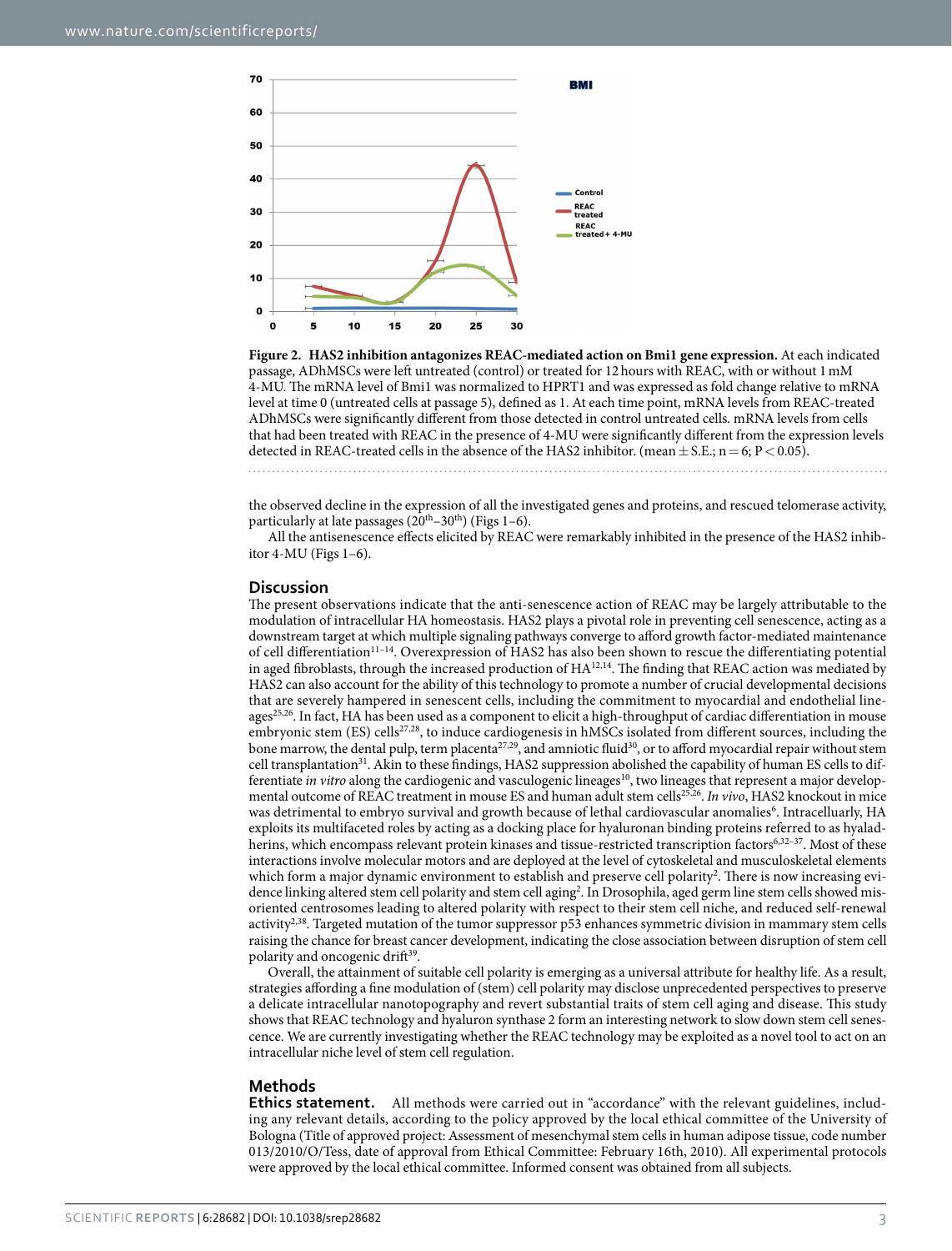

<span id="page-3-0"></span>**Figure 3. HAS2 inhibition blunts the effect of REAC treatment on the transcription of stemness related genes.** At each indicated passage, ADhMSCs were left untreated (control) or subjected to REAC treatment for 12hours, in the absence or presence of 1mM 4-MU. The mRNA levels of Oct4 (**A**), Sox2 (**B**), or Nanog (**C**) were normalized to HPRT1 and were expressed as fold of change relative to mRNA level at time 0 (unexposed cells at passage 5), defined as 1. At each time point, mRNA levels from REAC-treated ADhMSCs were significantly different from those detected in control untreated cells. mRNA levels from cells that had been treated with REAC in the presence of 4-MU were significantly different from the expression levels detected in REAC-treated cells in the absence of the HAS2 inhibitor. (mean  $\pm$  S.E.; n = 6; P < 0.05).

**Description of Radio Electric Asymmetric Conveyer (REAC) Technology.** Radio Electric Asymmetric Conveyer Technology for therapeutic use (REAC) is a recent technology for bio and neuro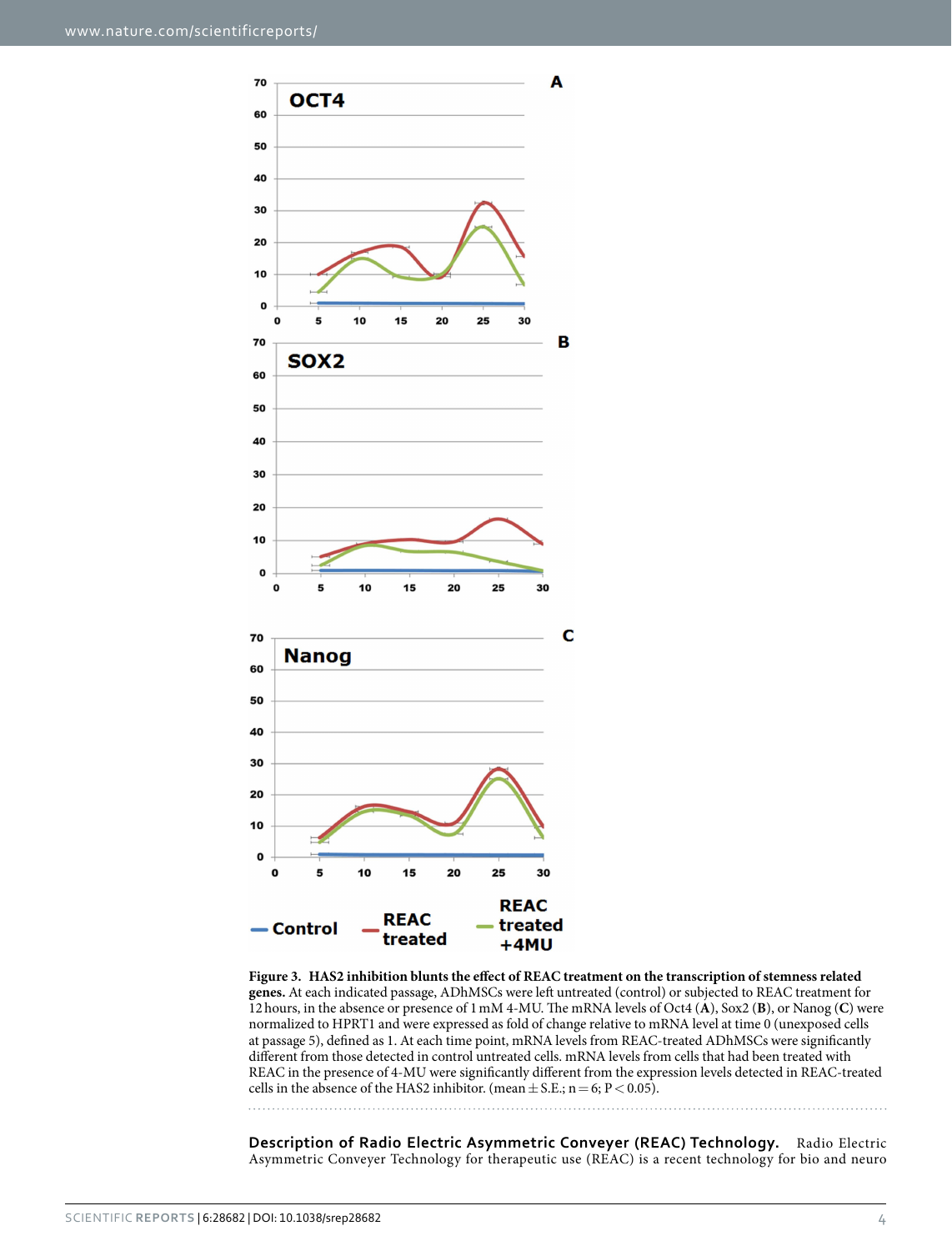

<span id="page-4-0"></span>**Figure 4. REAC-mediated rescue of Oct4 and Sox2 and NANOG protein expression is antagonized by HAS2 inhibitor.** Total cellular extracts were obtained from ADhMSCs that had been exposed for 12hours in the absence (−R) or presence of REAC (+R), or from cells that had been subjected to a 12-hour REAC treatment in the presence of 1 mM 4-MU ( $+R+I$ ). Total lysate from human iPS was used as a control (iPS). Western blot analyses were performed by the aid of polyclonal antibody directed against the indicated target proteins. Representative of six separate experiments.



<span id="page-4-1"></span>



<span id="page-4-2"></span>**Figure 6. Telomerase activity.** TRAPEZE-RT assay was performed in control untreated cells or ADhMSCs that had been treated with REAC for 12h at the indicated passages in the absence or presence of 1mM 4-MU. All data from REAC-treated cells at each time point were significantly different from those in control untreated cells. Telomerase activity from cells that had been REAC treated in the presence of 4-MU were significantly different from the activity detected in REAC-treated cells in the absence of the HAS2 inhibitor. (mean  $\pm$  S.E.;  $n=6$ ;  $P < 0.05$ ).

modulation. The purpose of REAC technology is to optimize the ion fluxes at the molecular level, and to concentrate all the micro currents produced by these ion fluxes through the asymmetric conveyer-probe (ACP), in order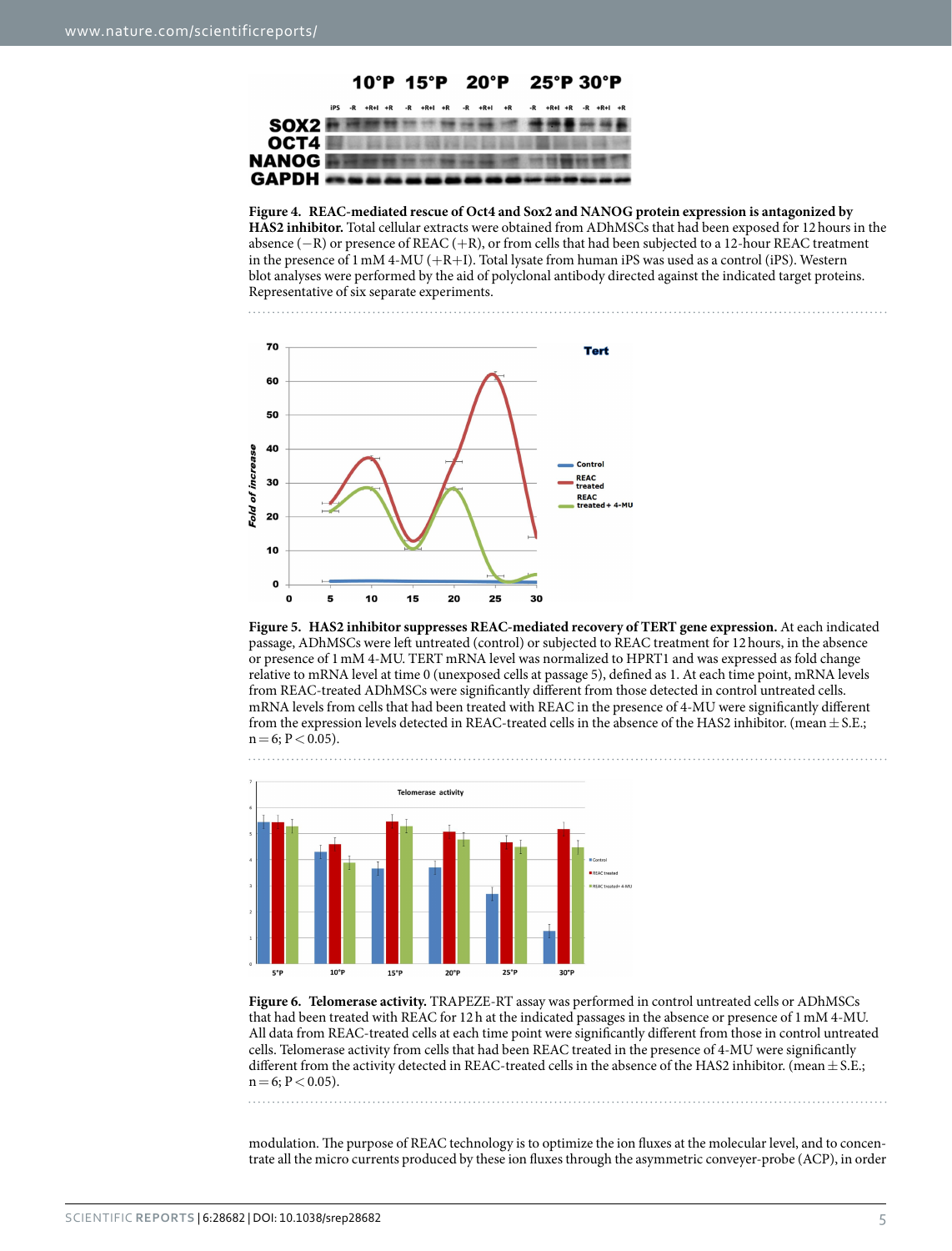to optimize the molecular mechanisms driving cellular asymmetry and polarization. The radio frequencies interact with all the structures that contain electrical charges, such as the human body, and induce currents in them. These currents vary according to the molecular characteristics of the tissues. The REAC technology generates a radiofrequency emission of very low intensity. The peculiarity of REAC technology is not the emission itself, but the particular physic link between the device and the patient's body. The "Asymmetric Conveyer Probe" (ACP) represents this link. This is the innovation of REAC technology<sup>[40](#page-7-3),[41](#page-7-4)</sup>.

REAC is an asymmetric technology, because a normal electric circuit has two physical poles: one positive and one negative (symmetrical circuit); in the REAC technology, there is only one single physical pole (asymmetrical circuit). This pole becomes the attractor (Asymmetric Conveyer) for the currents induced in the body by the radio frequency emission. This scheme has been developed for a specific purpose: to create an asymmetric circuit for better interact with the asymmetric mechanism underlying the cell polarity<sup>[42](#page-7-5)</sup>, in order to optimize its functions. In fact, REAC technology is able to modulate the current flows existing both at cellular and body level, when these are altered. Another peculiarity of REAC Technology is the low power level used in radio frequency emission. This is necessary to induce current flows of intensity comparable with those of cell polarity. Higher power levels would disturb the adjustment mechanisms of cell polarity. Dysregulation of cell polarity can cause developmental disorders. The REAC technology is independent of the radio frequency emission used. REAC devices use only two frequencies (2.4 and 5.8GHz). These two frequencies were chosen for two reasons. First of all, these are the most widely used and permitted at the international level. Secondly, based on our clinical and scientific experience, the 2.4 GHz frequency was chosen to better interact with tissues and cell cultures<sup>17[,25](#page-6-14)[,26](#page-6-15),43-51</sup>, while the 5.8GHz frequency was chosen to better interact with the nervous system. When functional modulation effects are needed, we use short duration treatments; when we want to induce developmental changes, this process of induction has to be accompanied every step of the way throughout its development. Therefore, long duration treatments are required. The REAC treatment protocol used in this study was tissue optimization (TO) regenerative treatments (RGN). The REAC model device used in this study was B.E.N.E (ASMED, Florence, Italy).

**Stem cell isolation and culture.** The experimental conditions for ADhMSCs isolation and expansion *in vitro* for multiple passages are described in detail elsewhere<sup>17</sup>. Briefly, ADhMSCs were cultured in the presence of  $\alpha$ -MEM, supplemented with 20% heat-inactivated FBS, antibiotics (200 units/ml penicillin, 100  $\mu$ g/ml streptomycin), L-Glutamine (1%), and incubated at 37 °C in a humidified atmosphere with 5% CO<sub>2</sub>. Medium was changed every 4 days, and non-adherent cells were removed only after two weeks. At confluence, cells were detached with trypsin-EDTA (Sigma-Aldrich), and characterized by flow cytometry analysis and subcultured. The REAC apparatus was positioned into the  $CO<sub>2</sub>$  incubator, and its ACP was immersed for 12 hours into the culture medium at each indicated passage, in the absence or presence of 1mM 4-MU (Sigma-Aldrich), a powerful HAS2 inhibitor.

**Gene expression.** Total RNA, was extracted by the Trizol reagent (Invitrogen). cDNA synthesis was performed in a 50-μl mixture containing 1μg of total RNA and MuMLV reverse transcriptase (RT), according with the manufacturer (Invitrogen). Quantitative real-time PCR was performed using an iCycler Thermal Cycler (Bio-Rad). Two μl cDNA were amplified in 50-μl reactions using Platinum Supermix UDG (Invitrogen), 200nM each primer, 10nM fluorescein (BioRad), and Sybr Green. Initial denaturation step was at 94 °C for 10 min. Each cycle consisted of 94 °C for 15 s, 55–59 °C for 30 s and 60 °C for 30 s, the fluorescence being read at the end of this step. Melting curve analyses were executed to assess the product quality from RT PCR. The "delta-CT method" was used to determine the relative expression of each gene, with hypoxanthine phosphoribosyl transferase 1 (HPRT1) being considered as a reference gene. The mRNA levels from control untreated and REAC-treated cells were expressed as fold of change (2 -∆∆Ct), relative to the mRNA levels observed at passage 5 when ADhMSCs reached 80% confluence before starting REAC treatment (time 0). All primers used in this study were from Invitrogen and have been previously described $17$ .

**Western blot analysis.** At each indicated passage, ADhMSCs  $(3.3 \times 10^3$  cells per well) were subjected to a 12-hour treatment in the absence (-R) or presence of REAC (+R), or they were treated with REAC in the presence of the HAS2 inhibitor 4-MU (+R+I). Induced pluripotent stem cells (iPS) from human fibroblast line (HFF1) served as positive control.

Total cell extracts were subjected to electrophoresis onto 10% Novex Tris-glycine polyacrylamide gels (Invitrogen, CA), in MOPS SDS Running Buffer. After protein transfer to nitrocellulose membranes (Life Technologies), membrane saturation and washing, a 1-h immunoreaction was performed at room temperature in the presence of the primary antibody, antisera against Oct4 (Cell signaling, Rabbit, diluted 1:200), Sox2 (Sigma diluted, Mouse, 1:200), NANOG (Cell Signaling, Rabbit, diluted 1:200) and GAPDH (Santa Cruz, Rabbit, diluted 1:200). After additional washing, membranes were incubated with anti-rabbit or anti-mouse horseradish peroxidase (HRP) conjugated secondary antibody (PIERCE, diluted 1:1000). The expression of the protein of interest was determined by a chemioluminescence method, detection system (Amersham Biosciences).

**Assessment of telomerase activity.** Telomerase activity was investigated by the aid of TRAPEZE-RT (Millipore, Bedford, MA). This assay quantifies telomerase activity by measuring real-time fluorescence emission with quantitative PCR. Briefly, cells were lysed in 200μl of CHAPS buffer. Aliquots of cell lysate (1μg of protein/well) were assayed in a 96-well quantitative PCR plate. Wells were set aside for generation of the standard curve (TSR8 control template), negative control (no sample), and a PCR amplification efficiency control (TSK, K1). Telomerase activity (total product generated) was calculated by comparing the average Ct values from the sample wells against the standard curve generated by the TSR8 control template<sup>17,52</sup>. Assays were carried out with a CFX-96 quantitative PCR apparatus (Bio-Rad).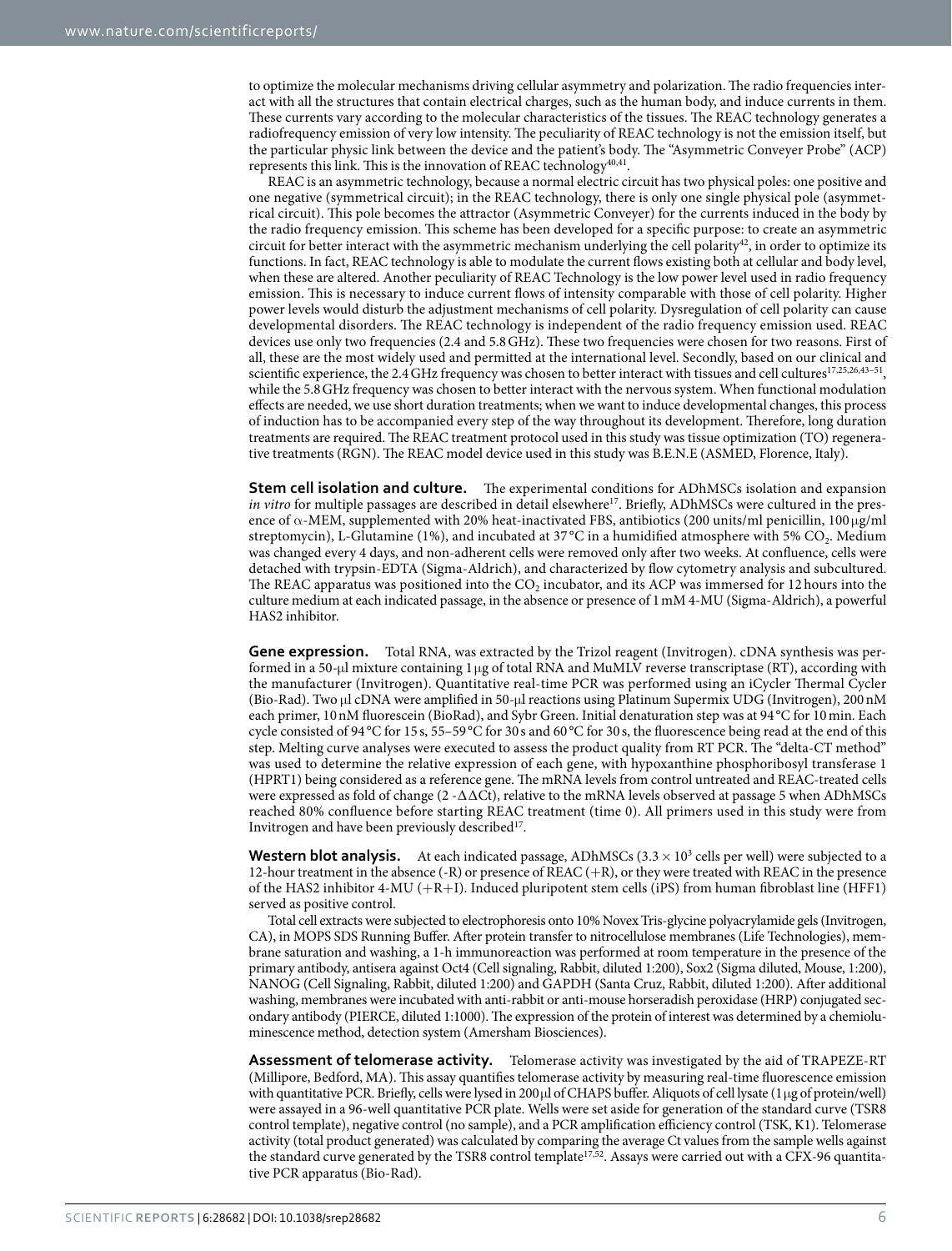**SA-β-Gal staining.** The "Senescence-associated β-Galactosidase Staining Kit" (Cell Signaling) was used to reveal SA-β-Gal staining. Briefly, ADhMSCs ( $3 \times 10^3$  cells per well) were grown for 12 hours at each indicated passage in the absence of REAC, or they were subjected to a 12-hour REAC treatment in the absence or presence of 4-MU. Then, cells were fixed and processed according to the manufacturer's instructions. For qualitative detection of SA-β-Gal activity cells were photographed (100X magnification) under an inverted microscope. The number of positively (blue) and negatively stained cells was counted in five random fields under the microscope (at 200X magnification and bright field illumination). The percentage of SA-β−Gal-positive cells was calculated as the number of positive cells divided by the total number of counted cells.

**Data analysis.** Statistical analysis was performed by using the IBM- SPSS Statistics, version 22. Non-parametric Friedman and Wilcoxon Signed Rank tests were used to investigate, respectively, differences in treatments across multiple test attempts, and to evaluate, in the same group, the differences (Delta CT) between the data collected over an observational period correlated with treated or non-treated cells. A P value less than 0.05 has been considered as statistically significant.

#### **References**

- <span id="page-6-22"></span><span id="page-6-0"></span>1. Bornens, M. Organelle positioning and cell polarity. *Nat Rev Mol Cell Biol* **9,** 874–886, doi: 10.1038/nrm2524 (2008).
- 2. Florian, M. C. & Geiger, H. Concise review: polarity in stem cells, disease, and aging. *Stem Cells* **28,** 1623–1629, doi: 10.1002/ stem.481 (2010).
- 3. Siegrist, S. E. & Doe, C. Q. Microtubule-induced cortical cell polarity. *Genes Dev* **21,** 483–496, doi: 10.1101/gad.1511207 (2007).
- <span id="page-6-1"></span>4. Bakkers, J. *et al.* Has2 is required upstream of Rac1 to govern dorsal migration of lateral cells during zebrafish gastrulation. *Development* **131,** 525–537, doi: 10.1242/dev.00954 (2004).
- 5. Brown, J. J. & Papaioannou, V. E. Ontogeny of hyaluronan secretion during early mouse development. *Development* **117,** 483–492  $(1993)$
- <span id="page-6-21"></span>6. Camenisch, T. D. *et al.* Disruption of hyaluronan synthase-2 abrogates normal cardiac morphogenesis and hyaluronan-mediated transformation of epithelium to mesenchyme. *J Clin Invest* **106,** 349–360, doi: 10.1172/JCI10272 (2000).
- 7. Fenderson, B. A., Stamenkovic, I. & Aruffo, A. Localization of hyaluronan in mouse embryos during implantation, gastrulation and organogenesis. *Differentiation* **54,** 85–98 (1993).
- 8. Figueiredo, F., Jones, G. M., Thouas, G. A. & Trounson, A. O. The effect of extracellular matrix molecules on mouse preimplantation embryo development *in vitro*. *Reprod Fertil Dev* **14,** 443–451 (2002).
- 9. Müllegger, J. & Lepperdinger, G. Hyaluronan is an abundant constituent of the extracellular matrix of Xenopus embryos. *Molecular Reproduction and Development* **61,** 312–316, doi: 10.1002/mrd.10097 (2002).
- <span id="page-6-2"></span>10. Choudhary, M. *et al.* Putative role of hyaluronan and its related genes, HAS2 and RHAMM, in human early preimplantation embryogenesis and embryonic stem cell characterization. *Stem Cells* **25,** 3045–3057, doi: 10.1634/stemcells.2007-0296 (2007).
- <span id="page-6-3"></span>11. Solis, M. A. *et al.* Hyaluronan regulates cell behavior: a potential niche matrix for stem cells. *Biochem Res Int* **2012,** 346972, doi: 10.1155/2012/346972 (2012).
- <span id="page-6-4"></span>12. Midgley, A. C. & Bowen, T. Analysis of human hyaluronan synthase gene transcriptional regulation and downstream hyaluronan cell surface receptor mobility in myofibroblast differentiation. *Methods Mol Biol* **1229,** 605–618, doi: 10.1007/978-1-4939-1714-3\_47 (2015).
- <span id="page-6-5"></span>13. Simpson, R. M. *et al.* Age-related changes in pericellular hyaluronan organization leads to impaired dermal fibroblast to myofibroblast differentiation. *Am J Pathol* **175,** 1915–1928, doi: 10.2353/ajpath.2009.090045 (2009).
- <span id="page-6-6"></span>14. Midgley, A. C., Bowen, T., Phillips, A. O. & Steadman, R. MicroRNA-7 inhibition rescues age-associated loss of epidermal growth factor receptor and hyaluronan-dependent differentiation in fibroblasts. *Aging Cell* **13,** 235–244, doi: 10.1111/acel.12167 (2014).
- <span id="page-6-7"></span>15. Alstergren, P. *et al.* Polarization and directed migration of murine neutrophils is dependent on cell surface expression of CD44. *Cellular Immunology* **231,** 146–157, doi: http://dx.doi.org/10.1016/j.cellimm.2005.01.007 (2004).
- <span id="page-6-8"></span>16. Fujiwara, T. *et al.* Hyaluronan-CD44 pathway regulates orientation of mitotic spindle in normal epithelial cells. *Genes Cells* **13,** 759–770, doi: 10.1111/j.1365-2443.2008.01203.x (2008).
- <span id="page-6-9"></span>17. Rinaldi, S. *et al.* Stem cell senescence. Effects of REAC technology on telomerase-independent and telomerase-dependent pathways. *Sci Rep* **4,** 6373, doi: 10.1038/srep06373 (2014).
- <span id="page-6-10"></span>18. Maioli, M. *et al.* Anti-senescence efficacy of radio-electric asymmetric conveyer technology. *Age (Dordr)* **36,** 9–20, doi: 10.1007/ s11357-013-9537-8 (2014).
- <span id="page-6-11"></span>19. Knapowski, J., Wieczorowska-Tobis, K. & Witowski, J. Pathophysiology of ageing. *J Physiol Pharmacol* **53,** 135–146 (2002).
- <span id="page-6-12"></span>20. von Zglinicki, T., Pilger, R. & Sitte, N. Accumulation of single-strand breaks is the major cause of telomere shortening in human fibroblasts. *Free Radical Biology and Medicine* **28,** 64–74, doi: http://dx.doi.org/10.1016/S0891-5849(99)00207-5 (2000).
- <span id="page-6-13"></span>21. Guney, I. & Sedivy, J. M. Cellular senescence, epigenetic switches and c-Myc. *Cell Cycle* **5,** 2319–2323 (2006).
- 22. Lessard, J. & Sauvageau, G. Bmi-1 determines the proliferative capacity of normal and leukaemic stem cells. *Nature* **423,** 255–260, doi: 10.1038/nature01572 (2003).
- 23. Molofsky, A. V. *et al.* Bmi-1 dependence distinguishes neural stem cell self-renewal from progenitor proliferation. *Nature* **425,** 962–967, doi: http://www.nature.com/nature/journal/v425/n6961/suppinfo/nature02060\_S1.html (2003).
- 24. Park, I.-k. *et al.* Bmi-1 is required for maintenance of adult self-renewing haematopoietic stem cells. *Nature* **423,** 302–305, doi: http://www.nature.com/nature/journal/v423/n6937/suppinfo/nature01587\_S1.html (2003).
- <span id="page-6-14"></span>25. Maioli, M. *et al.* Radioelectric asymmetric conveyed fields and human adipose-derived stem cells obtained with a nonenzymatic method and device: a novel approach to multipotency. *Cell Transplant* **23,** 1489–1500, doi: 10.3727/096368913X672037 (2014).
- <span id="page-6-15"></span>26. Maioli, M. *et al.* Radiofrequency energy loop primes cardiac, neuronal, and skeletal muscle differentiation in mouse embryonic stem cells: a new tool for improving tissue regeneration. *Cell Transplant* **21,** 1225–1233, doi: 10.3727/096368911X600966 (2012).
- <span id="page-6-16"></span>27. Maioli, M. *et al.* Hyaluronan esters drive Smad gene expression and signaling enhancing cardiogenesis in mouse embryonic and human mesenchymal stem cells. *PLoS One* **5,** e15151, doi: 10.1371/journal.pone.0015151 (2010).
- <span id="page-6-17"></span>28. Ventura, C. *et al.* Butyric and retinoic mixed ester of hyaluronan. A novel differentiating glycoconjugate affording a high throughput of cardiogenesis in embryonic stem cells. *J Biol Chem* **279,** 23574–23579, doi: 10.1074/jbc.M401869200 (2004).
- <span id="page-6-18"></span>29. Ventura, C. *et al.* Hyaluronan mixed esters of butyric and retinoic Acid drive cardiac and endothelial fate in term placenta human mesenchymal stem cells and enhance cardiac repair in infarcted rat hearts. *J Biol Chem* **282,** 14243–14252, doi: 10.1074/jbc. M609350200 (2007).
- <span id="page-6-19"></span>30. Maioli, M. *et al.* Amniotic fluid stem cells morph into a cardiovascular lineage: analysis of a chemically induced cardiac and vascular commitment. *Drug Des Devel Ther* **7,** 1063–1073, doi: 10.2147/DDDT.S44706 (2013).
- <span id="page-6-20"></span>31. Lionetti, V. *et al.* Hyaluronan mixed esters of butyric and retinoic acid affording myocardial survival and repair without stem cell transplantation. *J Biol Chem* **285,** 9949–9961, doi: 10.1074/jbc.M109.087254 (2010).